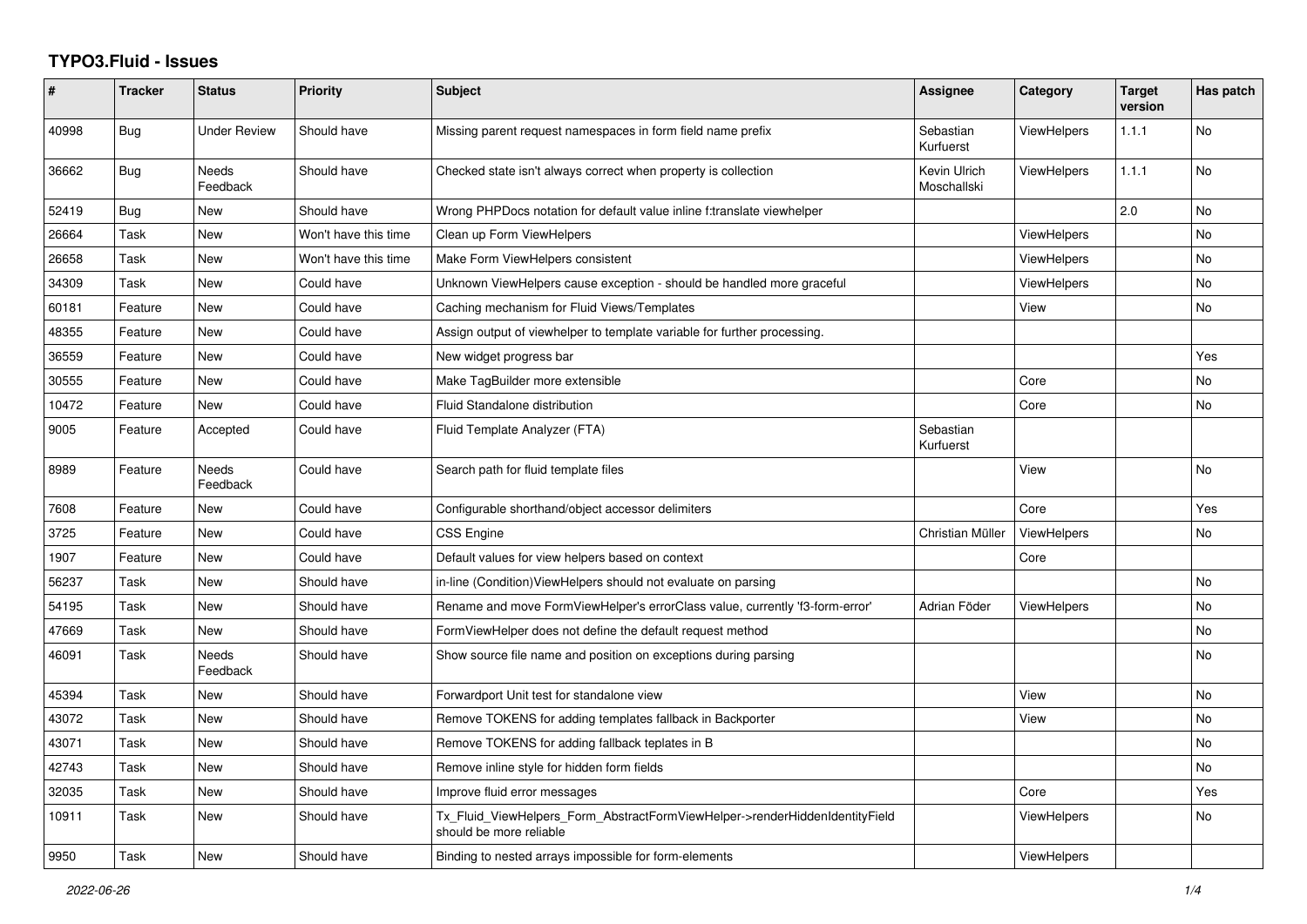| #     | <b>Tracker</b> | <b>Status</b>            | <b>Priority</b> | Subject                                                                                       | <b>Assignee</b>        | Category    | <b>Target</b><br>version | Has patch |
|-------|----------------|--------------------------|-----------------|-----------------------------------------------------------------------------------------------|------------------------|-------------|--------------------------|-----------|
| 8491  | Task           | <b>Needs</b><br>Feedback | Should have     | link.action and uri.action differ in absolute argument                                        | Karsten<br>Dambekalns  | ViewHelpers |                          | <b>No</b> |
| 60271 | Feature        | New                      | Should have     | Paginate viewhelper, should also support arrays                                               |                        |             |                          | No        |
| 60003 | Feature        | New                      | Should have     | Add required-Attribute to f:form.password                                                     |                        | ViewHelpers |                          | <b>No</b> |
| 52640 | Feature        | <b>Under Review</b>      | Should have     | Create an UnlessViewHelper as opposite to the IfViewHelper                                    | Marc Neuhaus           |             |                          | No        |
| 51277 | Feature        | <b>New</b>               | Should have     | ViewHelper context should be aware of actual file occurrence                                  |                        |             |                          | <b>No</b> |
| 49756 | Feature        | <b>Under Review</b>      | Should have     | Select values by array key in checkbox viewhelper                                             |                        |             |                          | No        |
| 46545 | Feature        | <b>New</b>               | Should have     | Better support for arrays in options of SelectViewHelper                                      |                        |             |                          | No        |
| 46257 | Feature        | <b>Under Review</b>      | Should have     | Add escape sequence support for Fluid                                                         |                        | Core        |                          | No        |
| 45345 | Feature        | Needs<br>Feedback        | Should have     | Easy to use comments for fluid that won't show in output                                      |                        |             |                          |           |
| 45153 | Feature        | <b>New</b>               | Should have     | f:be.menus.actionMenuItem - Detection of the current select option is insufficient            |                        |             |                          | No        |
| 42397 | Feature        | New                      | Should have     | Missing viewhelper for general links                                                          |                        |             |                          | No        |
| 40081 | Feature        | <b>New</b>               | Should have     | Allow assigned variables as keys in arrays                                                    |                        |             |                          | No        |
| 39936 | Feature        | New                      | Should have     | registerTagAttribute should handle default values                                             |                        | ViewHelpers |                          | No        |
| 38130 | Feature        | New                      | Should have     | Checkboxes and multiple select fields should have an assignable default value                 |                        |             |                          | No        |
| 37095 | Feature        | New                      | Should have     | It should be possible to set a different template on a Fluid TemplateView inside an<br>action | Christopher<br>Hlubek  |             |                          | No        |
| 36410 | Feature        | New                      | Should have     | Allow templates to send arguments back to layout                                              |                        | ViewHelpers |                          | No        |
| 33394 | Feature        | Needs<br>Feedback        | Should have     | Logical expression parser for BooleanNode                                                     | <b>Tobias Liebig</b>   | Core        |                          | No        |
| 33215 | Feature        | <b>New</b>               | Should have     | RFC: Dynamic values in ObjectAccess paths                                                     |                        |             |                          | <b>No</b> |
| 31955 | Feature        | New                      | Should have     | f:uri.widget                                                                                  |                        | Widgets     |                          | No        |
| 9514  | Feature        | New                      | Should have     | Support explicit Array Arguments for ViewHelpers                                              |                        |             |                          |           |
| 5933  | Feature        | Accepted                 | Should have     | Optional section rendering                                                                    | Sebastian<br>Kurfuerst | ViewHelpers |                          | <b>No</b> |
| 4704  | Feature        | New                      | Should have     | Improve parsing exception messages                                                            |                        | Core        |                          |           |
| 3291  | Feature        | Needs<br>Feedback        | Should have     | Cacheable viewhelpers                                                                         |                        |             |                          | No        |
| 65424 | Bug            | <b>Under Review</b>      | Should have     | SelectViewHelper must respect option(Value Label)Field for arrays                             |                        | ViewHelpers |                          | No        |
| 58983 | Bug            | New                      | Should have     | format.date does not respect linebreaks and throws exception                                  |                        |             |                          | No        |
| 58921 | Bug            | New                      | Should have     | f:form.* VHs crash if NOT inside f:form but followed by f:form                                |                        |             |                          | No        |
| 58862 | Bug            | Needs<br>Feedback        | Should have     | FormViewHelper doesn't accept NULL as value for \$arguments                                   | Bastian<br>Waidelich   | ViewHelpers |                          | Yes       |
| 55008 | <b>Bug</b>     | <b>Under Review</b>      | Should have     | Interceptors should be used in Partials                                                       | Christian Müller       |             |                          | No        |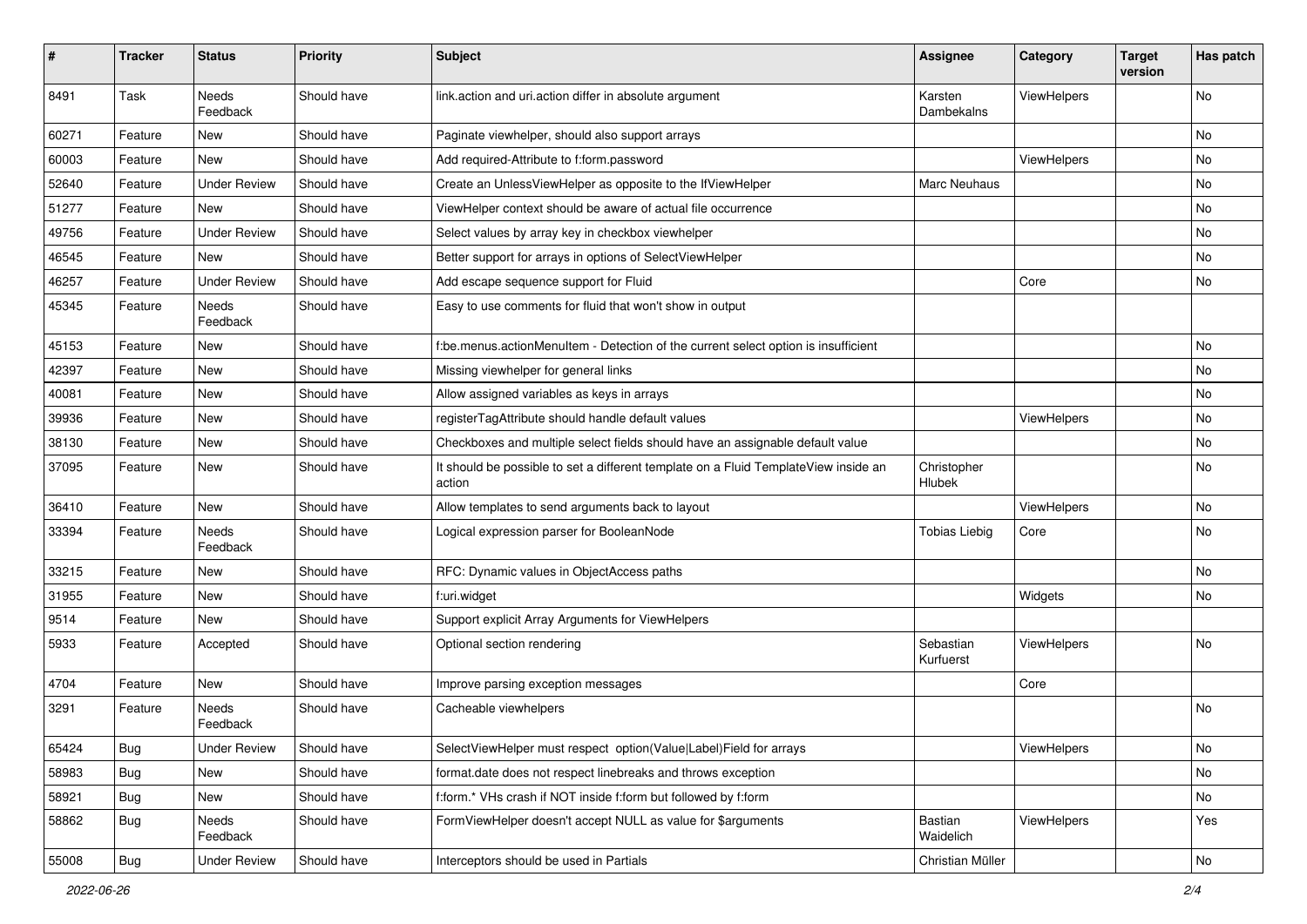| #     | <b>Tracker</b> | <b>Status</b>       | <b>Priority</b> | Subject                                                                                                     | <b>Assignee</b>             | Category           | <b>Target</b><br>version | Has patch |
|-------|----------------|---------------------|-----------------|-------------------------------------------------------------------------------------------------------------|-----------------------------|--------------------|--------------------------|-----------|
| 54284 | Bug            | New                 | Should have     | Default Option for Switch/Case VH                                                                           |                             | ViewHelpers        |                          | <b>No</b> |
| 53806 | Bug            | <b>Under Review</b> | Should have     | Paginate widget maximumNumberOfLinks rendering wrong number of links                                        | <b>Bastian</b><br>Waidelich | Widgets            |                          | No        |
| 52591 | Bug            | New                 | Should have     | The Pagination Widget broken for joined objects                                                             |                             |                    |                          | No        |
| 52536 | Bug            | <b>Under Review</b> | Should have     | Errorclass not set if no property-attribute set                                                             |                             |                    |                          |           |
| 50888 | Bug            | Under Review        | Should have     | WSOD by changing name of section and if Fluid caches are generated                                          |                             |                    |                          | No        |
| 49600 | Bug            | New                 | Should have     | f:form tag shown as a HTML on frontend                                                                      |                             | ViewHelpers        |                          | No        |
| 47006 | Bug            | <b>Under Review</b> | Should have     | widget identifier are not unique                                                                            |                             |                    |                          | No        |
| 39990 | Bug            | New                 | Should have     | Same form twice in one template: hidden fields for empty values are only rendered<br>once                   |                             | Core               |                          | No        |
| 37619 | Bug            | New                 | Should have     | Fatal Error when using variable in name attribute of Section ViewHelper                                     |                             | ViewHelpers        |                          | No        |
| 36655 | Bug            | New                 | Should have     | <b>Pagination Links</b>                                                                                     |                             | Widgets            |                          | No        |
| 34682 | Bug            | <b>Under Review</b> | Should have     | Radio Button missing checked on validation error                                                            |                             | <b>ViewHelpers</b> |                          | No        |
| 30937 | Bug            | New                 | Should have     | CropViewHelper stringToTruncate can't be supplied so it can't be easily extended                            |                             | ViewHelpers        |                          | Yes       |
| 28554 | Bug            | New                 | Should have     | (v4) implement feature flag to disable caching                                                              |                             |                    |                          | No        |
| 28553 | Bug            | New                 | Should have     | improve XHProf test setup                                                                                   |                             |                    |                          | No        |
| 28552 | Bug            | New                 | Should have     | (v5) write ViewHelper test for compiled run; adjust functional test to do two passes<br>(uncached & cached) |                             |                    |                          | No        |
| 28551 | Bug            | Accepted            | Should have     | (v4) backport VHTest                                                                                        | Sebastian<br>Kurfuerst      |                    |                          | No        |
| 28550 | Bug            | New                 | Should have     | (v4) make widgets cacheable, i.e. not implement childnodeaccess interface                                   |                             |                    |                          | No        |
| 28549 | Bug            | New                 | Should have     | make widgets cacheable, i.e. not implement childnodeaccess interface                                        |                             |                    |                          | No        |
| 13045 | Bug            | New                 | Should have     | Entity decode of strings are different between if-conditions and output of variable                         |                             |                    |                          |           |
| 12863 | Bug            | New                 | Should have     | Attributes of a viewhelper can't contain a '-'                                                              | Sebastian<br>Kurfuerst      | Core               |                          | No        |
| 8648  | Bug            | New                 | Should have     | format.crop ViewHelper should support all features of the crop stdWrap function                             |                             | ViewHelpers        |                          | No        |
| 3481  | Bug            | New                 | Should have     | Use ViewHelperVariableContainer in PostParseFacet                                                           |                             | Core               |                          | No        |
| 5636  | Task           | <b>Under Review</b> | Must have       | Form_RadioViewHelper and CheckBoxViewHelper miss check for existing object<br>before it is accessed.        |                             |                    |                          | No        |
| 51100 | Feature        | New                 | Must have       | Links with absolute URI should have the option of URI Scheme                                                |                             | ViewHelpers        |                          | No        |
| 60856 | Bug            | New                 | Must have       | Target attribute not supported by the form viewhelper                                                       |                             | ViewHelpers        |                          | Yes       |
| 59057 | Bug            | <b>Under Review</b> | Must have       | Hidden empty value fields shoud be disabled when related field is disabled                                  | Bastian<br>Waidelich        | ViewHelpers        |                          | No        |
| 57885 | Bug            | New                 | Must have       | Inputs are cleared from a second form if the first form produced a vallidation error                        |                             |                    |                          | No        |
| 51239 | Bug            | <b>Under Review</b> | Must have       | AbstractViewHelper use incorrect method signature for "\$this->systemLogger->log()"                         | Adrian Föder                | Core               |                          | Yes       |